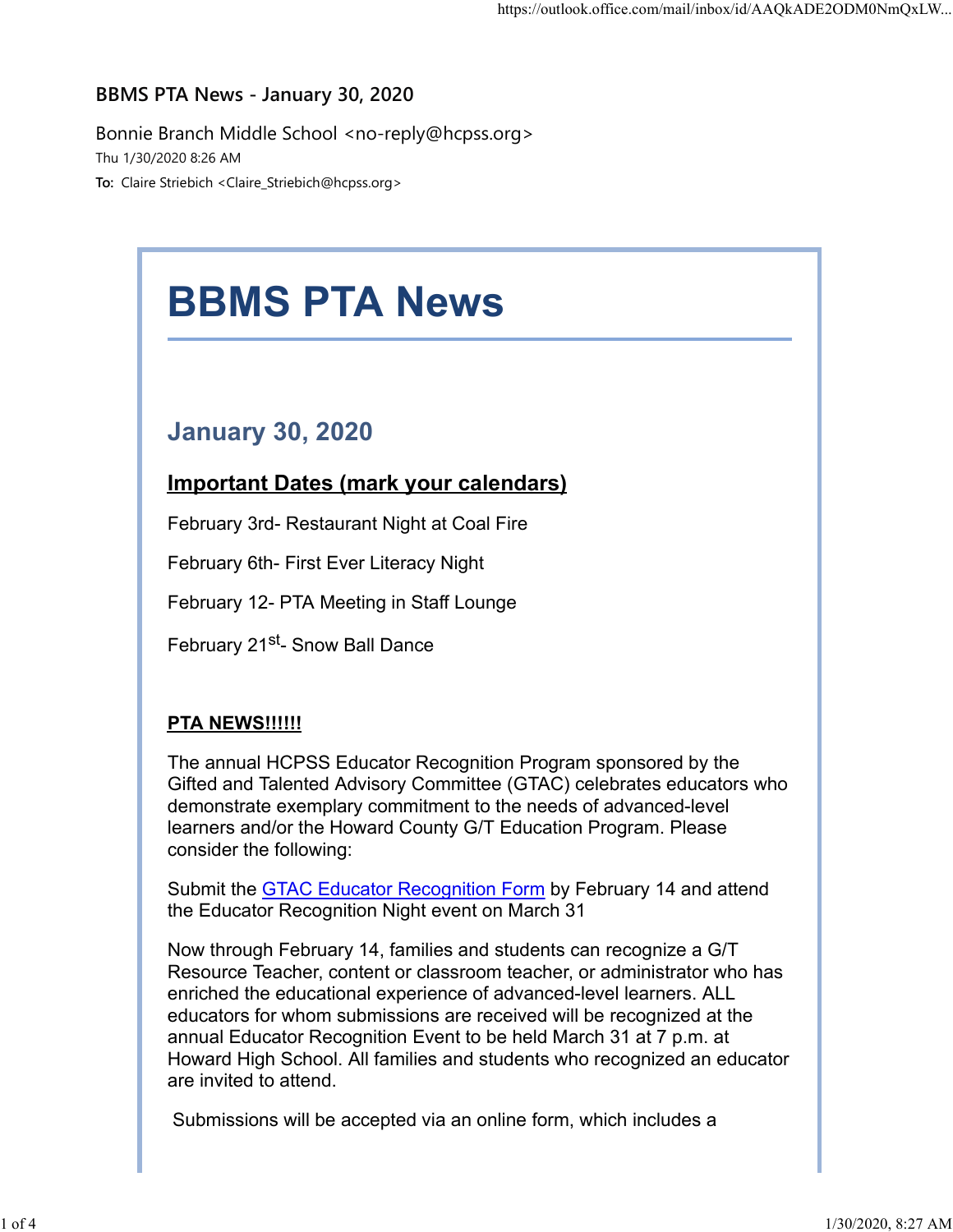minimum 150-word description of the educator's contribution to the education of advanced-level learners. Information and submission instructions are available online.

Contact hcpssgtac@gmail.com with any questions.

## PTA REFLECTIONS!!!

https://outlook.office.com/mail/inbox/id/AAQkADE2ODM0NmQxLW...<br>
minimum 150-word description of the educator's contribution to the<br>
education of advanced-level learners. Information and submission<br>
instructions are availab for her extraordinary piece and winning third place in the literature category at county level! MaryGrace's poem will be moving to state level! We are so proud of her and wishing her the best at state level!! Thanks to all participates and we wish Mary the best!

## Restaurant Night!!

You don't like cooking??? Well come and join us for restaurant night next Monday February 3<sup>rd</sup>! Bring your family and friends and enjoy a fun night at Coal Fire Pizza!! Don't forget to bring your flier or present it on your phone!!! The fliers will be posted on Bonnie Branch Facebook and the PTA website.

# **Literacy Night!!**

Literacy night is right around the corner so come out and enjoy a night with the family. If you have any questions. Please reach out to Ms. Schuyler.

Don't forget to attend BBMS's first ever Literacy Night!

When? February 6th from 6 to 8 pm

Where? BBMS Media Center

What will be there? Amazing authors, literary games, and learn to draw your own comic book

Sign up to volunteer at: bit.ly/bbmsliteracynightvolunteers

Sign up for our Phelps Luck Bus at: bit.ly/bbmsliteracynightbus

Elissa Schuyler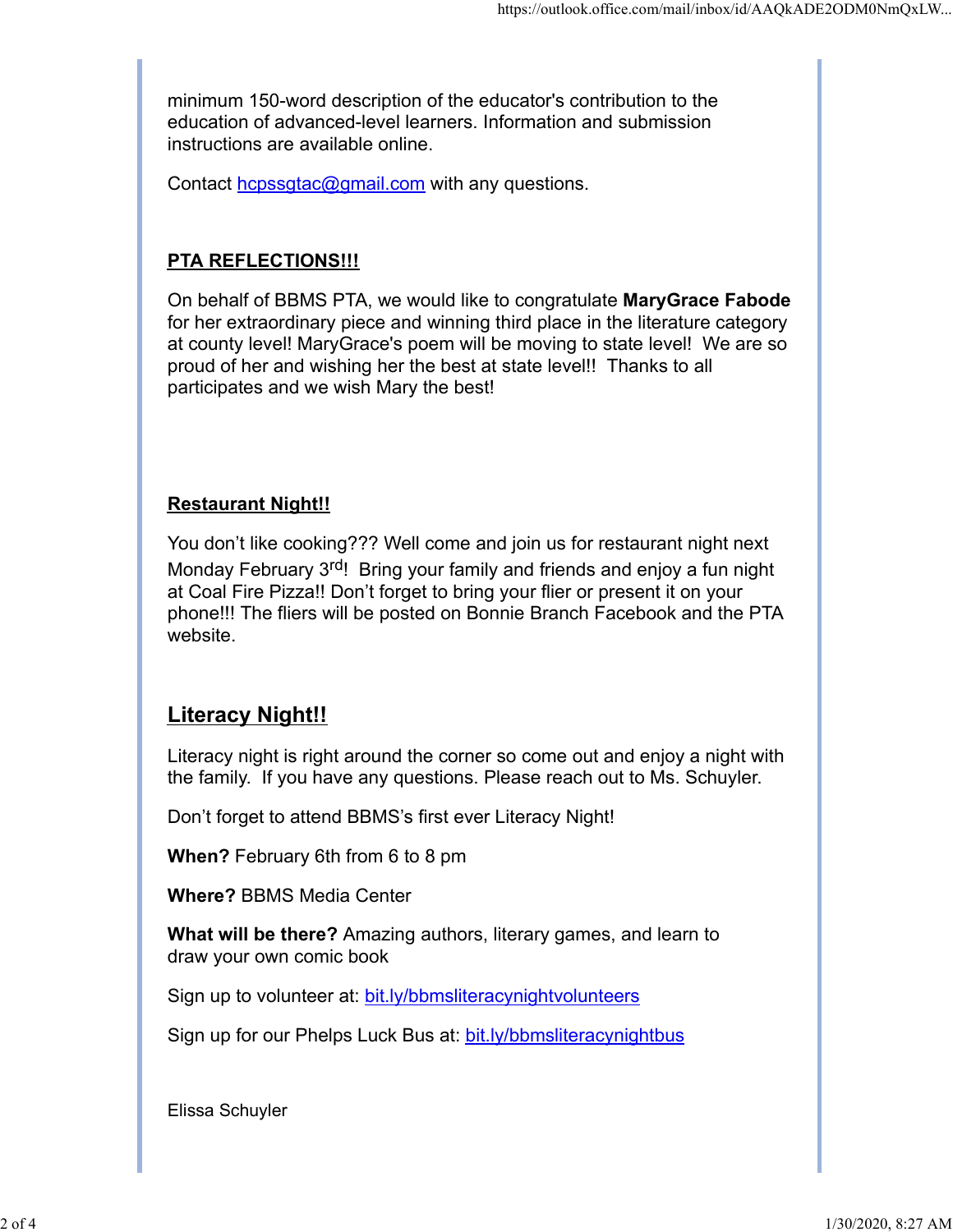### 2020 Snowball Dance!!!!!

The BBMS PTA is hosting a Snowball Dance on Friday, February 21st from 7pm to 9pm in the gym/cafe. The dance will feature a live DJ, refreshments, FREE photo booth, games, contests, and prizes. This dance is only for BBMS students. Tickets will be sold for \$10 starting February 18th to the 21st during all lunch periods. Signed permission slips are required to purchase a ticket. Concessions will cost \$1.00 per item. Students are encouraged to wear semi-formal attire! Want to volunteer for the dance? Please sign up at the links below!

BBMS PTA 2020 Snowball Dance Volunteers/Chaperones

BBMS PTA 2020 Snowball Dance Ticket Sales Volunteer Sign-Up

## HC DRUGFREE!!

Save the Date: Medication and Sharps Collection, Saturday, April 25

HC Drugfree next convenient drive-thru medication and sharps collection will be held on Saturday, April 25 between 10 a.m. and 2 p.m. in the Wilde Lake Village Center parking lot. Free. No need to get out of your vehicle. We accept all unwanted or expired over the counter and prescription medication as well as needles, syringes and EpiPen's. Start collecting. Howard County Police and the Drug Enforcement Administration will guard and transport the collected medication. Volunteers are welcome.

### SPIRIT WEAR!!!

Need some spirit wear? We have some T-shirts left for sale, both blue and gray option. \$15.90 (incl. tax). Contact Therese Cooper our spirit wear coordinator for sizing options

Be sure to check out our website https://www.bbmspta.org/ and our fb page Bonnie Branch Middle School PTA for the most current information.